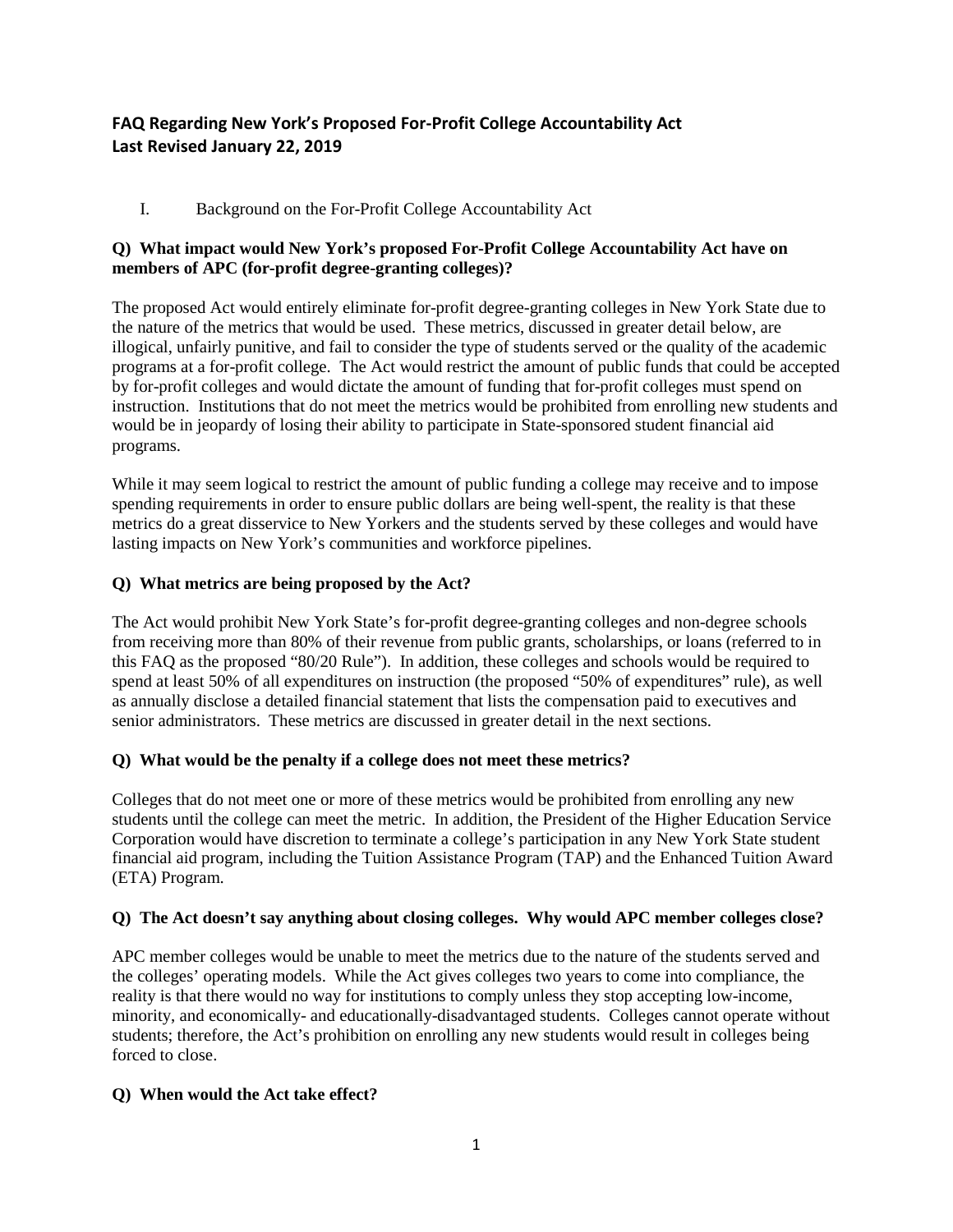The Act would take effect immediately upon being signed into law.

# **Q) Does the Act allow colleges time to remediate or come into compliance?**

The Act would provide colleges two years to comply before being subjected to penalties; however, two years is simply not enough time for colleges to restructure their entire operating model, especially when one considers that colleges make many key operating decisions far in advance. For example, most colleges are already enrolling students and determining their financial aid packages for the next academic year (AY 2019-20). It is very unlikely that colleges would be able to significantly reconfigure their operating models by AY 2020-21.

# II. Restriction on the Use of Public Funds

# **Q) What would the proposed "80/20 Rule" require?**

It would prohibit colleges from deriving more than 80% of their annual revenue from any taxpayer sources, including…

- Federal grants such as Pell grants and scholarships for veterans and their dependents;
- Federal student loan programs such as Stafford loans, Direct loans, and "work-study" programs;
- New York State grant programs such as the TAP and ETA grant programs, opportunity programs for students from disadvantaged backgrounds, and scholarships for Native Americans, veterans and their dependents, and dependents of firefighters and police officers;
- Any other local, New York State, or federal program providing loans, grants, or scholarships to cover tuition, room & board, and other costs of attending college.

# **Q) What would happen to a college if it did derive more than 80% of its revenue from those sources?**

The college would be prohibited from enrolling any new students until it is able to meet the "80/20 Rule" requirements and, because the college would have no incoming students to teach, would likely be forced to cease operations entirely. In addition, existing students could lose access to crucial State student financial aid programs, including TAP and ETA.

# **Q) Doesn't the federal government already limit the amount of revenue that colleges can derive from taxpayer-funded sources? Why is New York State's proposed "80/20 Rule" such a big deal?**

The federal government's revenue limit – known as the "90/10 Rule" – has existed since 1992, but it differs from New York's proposed "80/20 Rule" in a very big way: The federal "90/10 Rule" only counts revenues derived from certain taxpayer-funded programs (such as federal student loan programs and the Pell grant program), whereas New York's proposed "80/20 Rule" would count revenues derived from any taxpayer-funded program (including programs excluded from the federal "90/10 Rule", such as G.I. bill benefits, as well as State and local taxpayer-funded programs). Therefore, New York's proposed "80/20 Rule" is much stricter, not only because it lowers the threshold by an additional 10%, but because more sources of funding are included.

# **Q) How would APC member colleges fare under the proposed "80/20 Rule"? Do they have any trouble complying with the federal "90/10 Rule"?**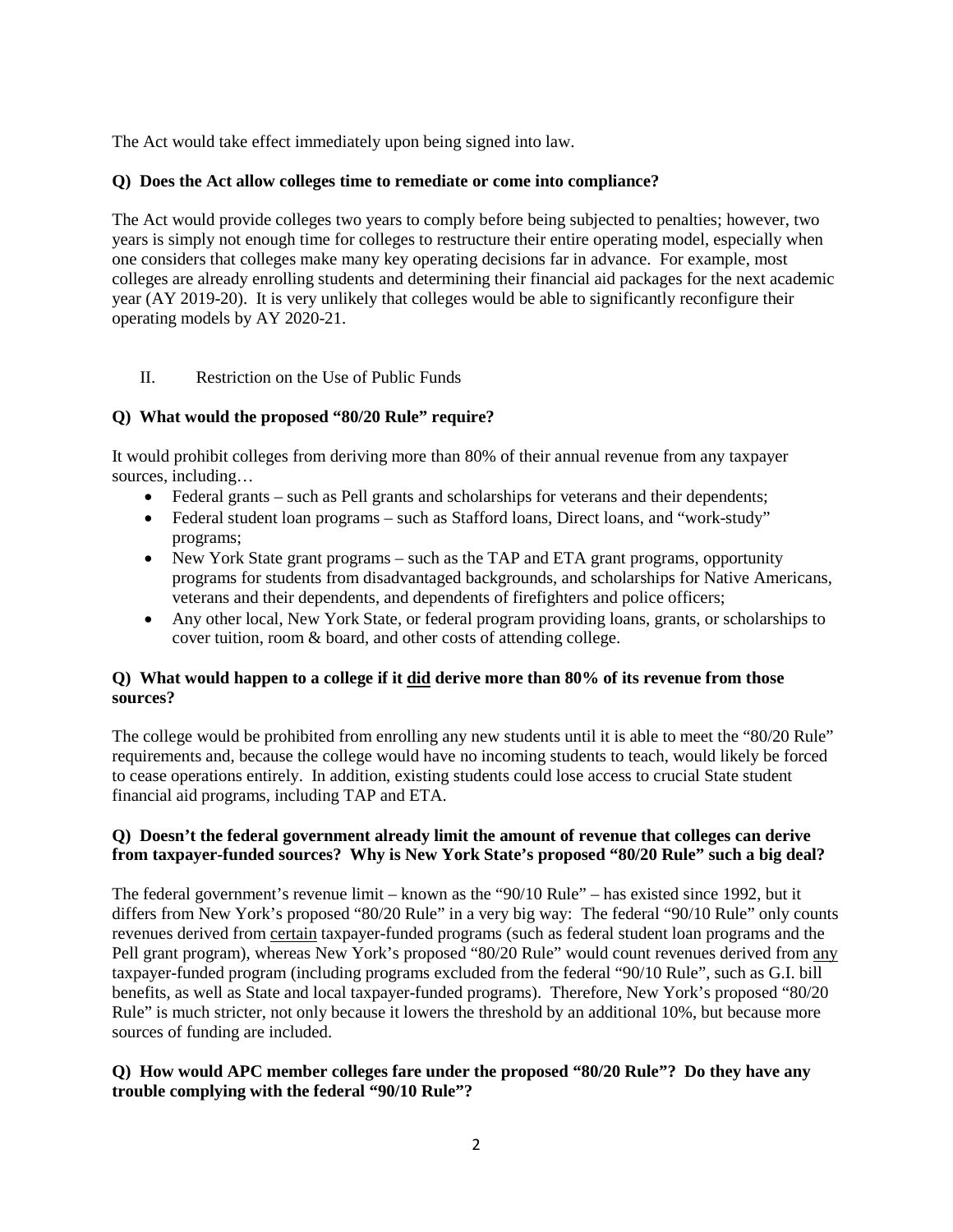APC member colleges are well within the limit of the federal "90/10 Rule" – on average, they derive only about 60% of revenues from the funding sources counted by this rule. In contrast, under the proposed New York "80/20 Rule", because of the more expansive list of funding sources counted, it is likely that very few (if any) APC member colleges would be able to meet the requirements.

# **Q) Why would the proposed "80/20 Rule" be bad for students? It would be good for colleges to be less reliant on taxpayer dollars, right?**

It would have a disparate impact on students whose families cannot afford to pay for college "out of pocket" and who instead rely on grants, scholarships, and loans to pay for college. For colleges with large populations of these students, it is simply unavoidable that a greater percentage of revenues will come from taxpayer sources. In order to meet the requirements of the proposed "80/20 Rule", these colleges would have to stop enrolling these types of students – effectively cutting off opportunities for large numbers of students from low- and middle-income families, students of color, students who are first in their families to attend college, and other students who rely on taxpayer-funded student financial aid programs.

# **Q) Couldn't those colleges simply find other sources of revenue, such as alumni donations or investment income?**

Identifying new sources of revenue cannot be done overnight – in fact, doing so would likely require significant restructuring of a college's entire operating model. Even if such an immediate restructure were feasible without impacting students, relying on alumni donations and investment income is a pretty big gamble – a college's operating budget should not be dependent on the generosity or wealth of individuals or the performance of the stock market on a given day.

# III. Mandating Expenditures Spent on Instruction

# **Q) What would the proposed "50% of expenditures" rule require?**

It would require colleges to spend a minimum of 50% of all expenditures on "student instruction."

# **Q) What would happen to a college if it failed to spend at least 50% of its expenditures on student instruction?**

The college would be prohibited from enrolling any new students until it is able to meet the "50% of expenditures" requirement and, because the college would have no incoming students to teach, would likely be forced to cease operations entirely. In addition, existing students could lose access to crucial State student financial aid programs, including TAP and ETA.

# **Q) Why would the proposed "50% of expenditures" rule be bad for students? It would be good for students if their colleges spent more on student instruction, right?**

The amount of money spent by a college on student instruction is not reflective of a college's academic quality or rigor. Under the Governor's proposal, student instruction includes only the salaries and fringe benefits paid to a college's professors. This metric does not measure the amount of money spent by a college on academic & student support services that are crucial to student success.

# **Q) How would APC member colleges fare under the proposed "50% of expenditures" rule?**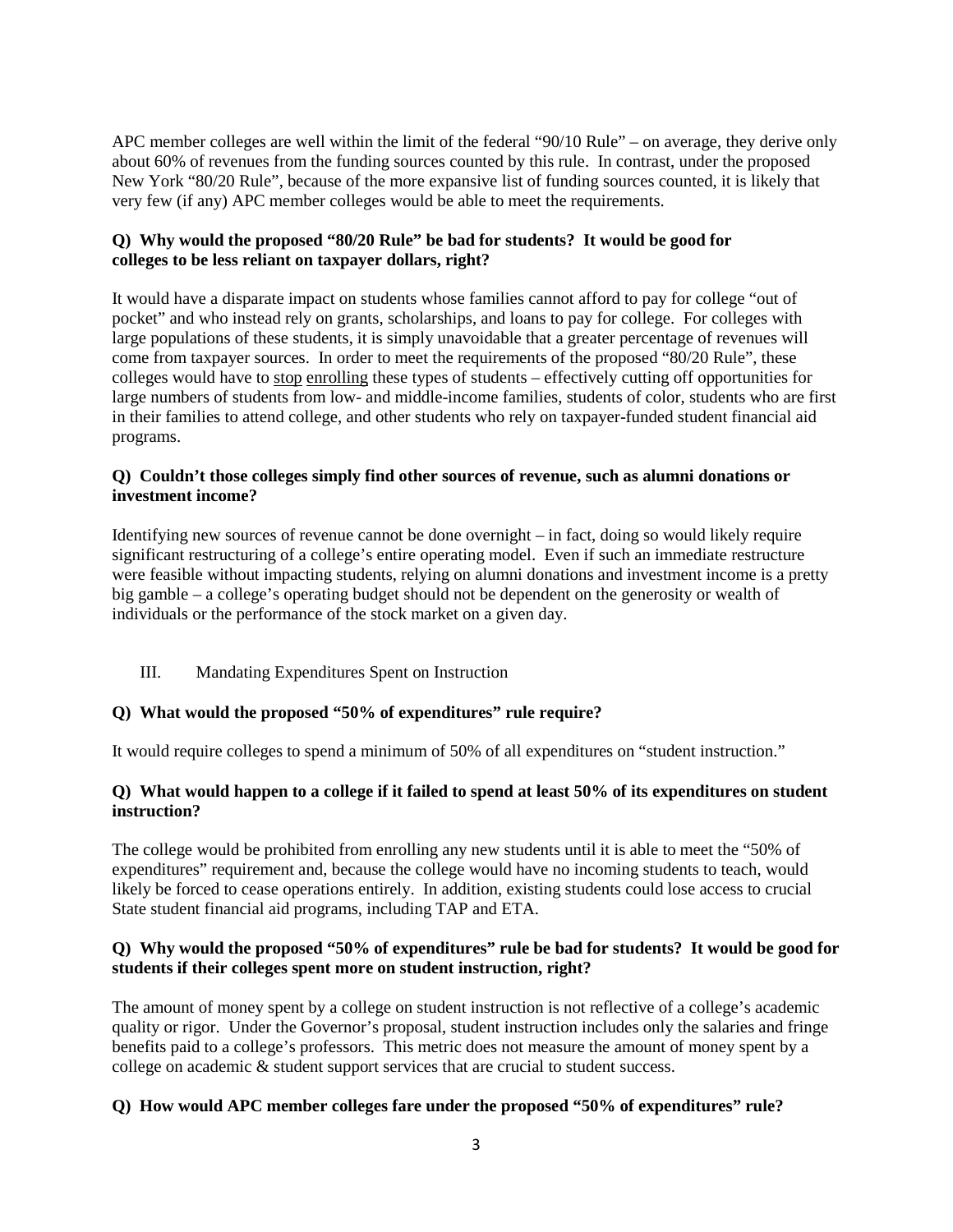APC member colleges would be unable to meet this requirement. Still, APC member colleges are proud of the investments they make in student instruction and academic support: For every \$1.00 in revenue received by an APC member college, approximately 93 cents are spent on the instruction and support of students.

#### **Q) How would other colleges in New York fare under the proposed "50% of expenditures" rule?**

According to IPEDS data for the year 2017, 65% of all 4-year colleges in New York State would not meet the requirements of this rule, including Fordham University, Cooper Union, RPI, Cornell University, New York University, and numerous SUNY and CUNY universities and colleges.

# IV. Impact to Students Attending For-Profit Colleges

#### **Q) What would happen to students enrolled at an APC member college?**

Many students who attend APC member colleges are people of color or of other minority groups, low- or middle-income, educationally- or economically-disadvantaged, or juggling other demands such as young families and jobs. These students rely on publicly-funded scholarships and grants and federally-backed student loans to afford their college educations. If a college were to lose the ability to participate in Statesponsored student financial aid programs, such as TAP and ETA tuition funds, it would negatively impact these students' ability to pay for their educations. Similarly, if a college were prohibited from enrolling new students, the college would be forced to close entirely. Under either scenario, the students would be forced to either pursue their educations at institutions elsewhere or end their educations altogether – outcomes that ultimately punish students simply for the college they chose. Further, students who attempt to transfer to a new institution would have no guarantee of even finding an institution that offers the same academic program or that meets their other needs, nor would they have any guarantee of having all their earned academic credits actually transfer to the new institutions, resulting in students having to take additional, redundant coursework in order to complete their degrees. Moreover, while academic credits may transfer, financial aid packages would not: Last year, APC colleges provided their students with over \$95 million in institutional aid, none of which would be transferrable or guaranteed to be provided by a new institution. Trying to navigate the challenges of transferring institutions and financing one's education is daunting for many students, and it is anticipated that many students impacted by the Act will simply never finish their degrees. Students who do not complete their degrees have a significantly higher risk of defaulting on their student loans, impacting their finances for life.

#### **Q) Does the Act benefit students?**

No. In fact, the Act would negatively impact the very students for whom New York State and its lawmakers have fought so hard to expand opportunity and access to higher education. Since 1974, New York invested in low-income, minority, and first-generation students through its Tuition Assistance Program (TAP), an income-based grant program that students can utilize to attend any college or university (public or private) which has a contractual relationship with the state. Over the last 40 years, TAP has enabled hundreds of thousands of New Yorkers afford a college degree who would be otherwise unable to do so. The proposed Act would result in the closure of all for-profit degree-granting colleges in New York, thereby eliminating a pathway for students to succeed. Today, over 30,000 students attend a for-profit college in New York State, with over 26,000 of those students enrolled at APC member colleges. If these colleges were forced to close, the only option for most students (due to their financial circumstances) would be to finish their degrees at public institutions – predominantly community colleges – where many of these students have already tried and failed to succeed.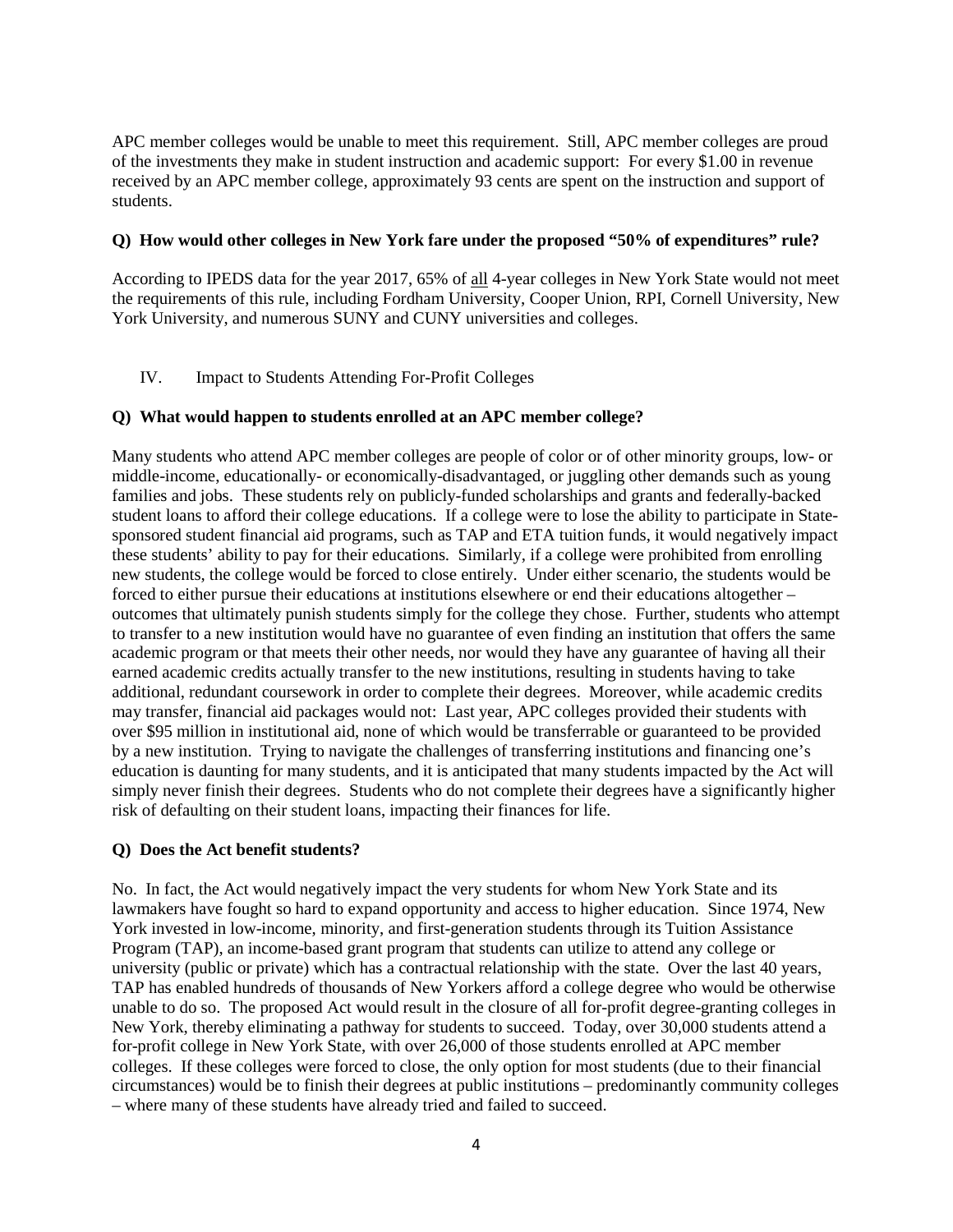# **Q) How is the typical student of an APC member college different from a student who attends a public college or university?**

Many students attended P-12 in our urban school districts (Buffalo, Rochester, Syracuse, Albany, Yonkers, NYC), which struggle to ensure students are college- and career-ready upon graduation. Many of these districts have student graduation rates of approximately 50%. The students who do graduate from high school in these districts often enter college with deficiencies in reading and math. In addition, these students need assistance obtaining the soft skills that employers need and want. APC member colleges help their students with their individual challenges and put in place the supports necessary to make students successful in their future careers.

# **Q) How many students attending an APC member college receive federal or state grants?**

Approximately 75% of students receive federal Pell grants and over 15,800 students receive a New York State TAP award.

# **Q) What are the demographics of students who attend an APC member college?**

On average, at APC member colleges …

- 69% of students are women:
- 24% of students are Black;
- 16% of students are Hispanic; and
- 43% of students are White.

#### **Q) Where do the students attending APC member colleges come from?**

Approximately 90% of APC member colleges' students come from New York and stay in New York State after graduation. Of the 90% originating from a community in New York…

- 52% of students come from the NYC Metro Area;
- 20% of students come from the Capital District/Hudson Valley;
- 11% of students come from Central NY/Finger Lakes;
- 10% of students come from Western NY; and
- 7% of students come from Long Island.
- V. College Affordability & Loan Defaults

#### **Q) Would the Act help keep college affordable or prevent students from defaulting on their college loans?**

No, the Act would not help keep college affordable or prevent students from defaulting on student loans. The reality is the Act maintains the status quo on these issues. In order to generate revenue from more non-public sources, colleges could choose to increase tuition, accept only students that do not need financial aid, or decline to participate in New York state financial aid programs. These options will only increase the cost of college attendance. Likewise, the Act does not prevent students from defaulting on student loans they have already taken. In fact, the Act would most likely result in an increased rate of student loan defaults, because many students would be unable to transfer or complete their degrees. Students who do not complete their degrees are significantly more likely to default on their student loans.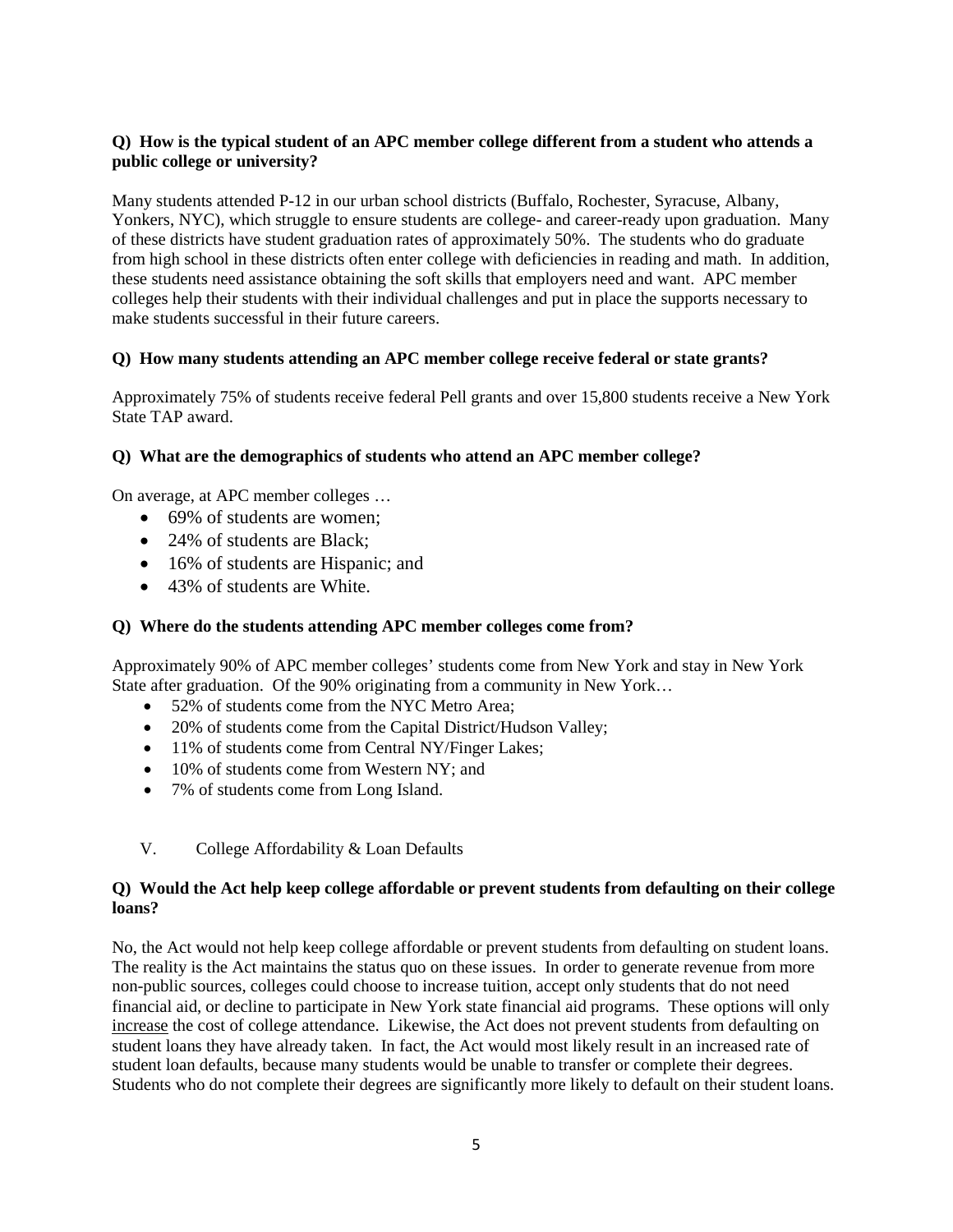#### **Q) Do students attending APC member colleges have student loan debt?**

Yes, many students attending APC member colleges need to take out student loans to be able to afford tuition or to cover costs such as housing, day care, transportation, and other basic needs while they are enrolled in college.

# **Q) Do students attending APC member colleges incur more loan debt compared to other students?**

No – in fact, according to recently released College Scorecard data, students graduating from APC member colleges accumulate an average of \$22,357 in student loan debt, which is significantly lower than the average student loan debt of New York residents of \$30,931 and the national average of \$28,650. APC member colleges are committed to keeping college affordable.

# VI. Program Quality

# **Q) Does the Act impact program quality?**

No, the proposed act has nothing to do with program quality. New York has had a regulatory structure in place governing for-profit degree colleges since 1972 that should be a model for the rest of the country. In New York, for-profit degree granting colleges are governed by the New York State Education Department and are held to the same degree, program, and curricula standards as SUNY, CUNY and notfor-profit colleges, including some of the nation's most elite – Columbia, Cornell, NYU. This means that every program offered by a for-profit degree granting college in New York has to be reviewed and approved by the State Education Department prior to it being offered. The State Education Department reviews the curriculum, faculty, demand/saturation for the program, and overall success of an institution prior to granting approval. This regulatory structure continues to ensure program quality and has prevented significant growth and some for-profit colleges from operating in New York which has avoided many of the abuses that occurred nationally.

# VII. New York's For-Profit Sector

# **Q) How many for-profit degree-granting colleges operate in New York State?**

The Governor inaccurately claims that 50 for-profit degree-granting colleges exist in New York. In fact, there are 25 for-profit degree-granting colleges in New York, many of which have been family-owned and –operated for generations. Many of the publicly-traded for-profit colleges have closed over the last several years, including ITT Tech, Everest College, the Art Institute, and Briarcliffe College owned by CEC. APC member colleges educate more than 26,000 of the 30,000 students that are enrolled in a proprietary degree-granting college in New York.

#### **Q) Who are the APC member colleges?**

APC members are family-owned colleges that have been in existence, on average, for 100 years. The 12 colleges that are members of APC include: Berkeley College (campuses in Brooklyn, Manhattan, and White Plains), Bryant & Stratton College (campuses in Buffalo, Rochester, Syracuse, and Albany), the College of Westchester, Elmira Business Institute, Five Towns College, Island Drafting & Technical Institute, Jamestown Business College, LIM College, Monroe College (campuses in Bronx and New Rochelle), Plaza College, the School of Visual Arts, and the Swedish Institute.